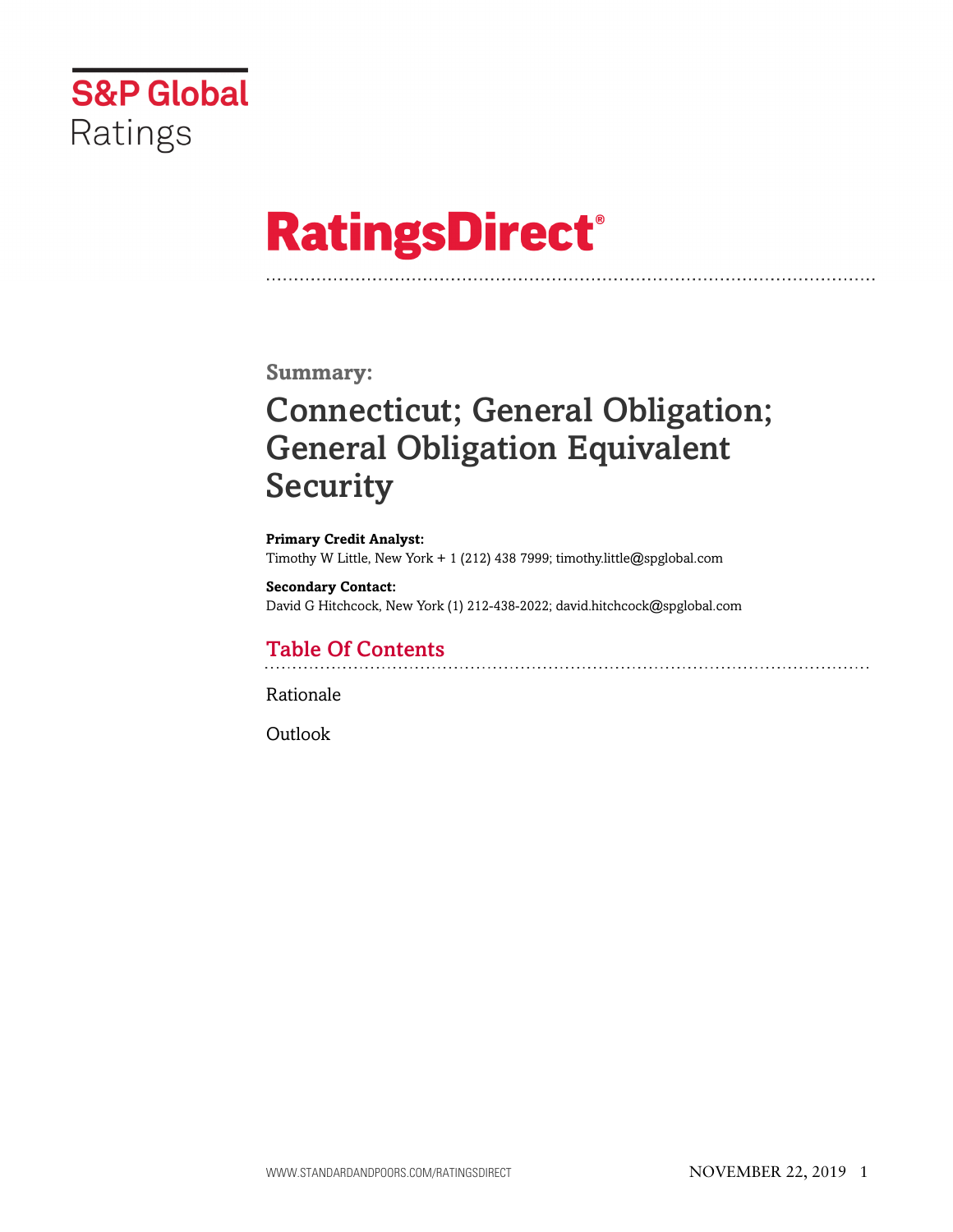### **Summary:**

## Connecticut; General Obligation; General Obligation Equivalent Security

| Credit Profile                                                |            |            |  |
|---------------------------------------------------------------|------------|------------|--|
| US\$700.0 mil GO bnds ser 2020A dtd 01/07/2020 due 01/15/2040 |            |            |  |
| Long Term Rating                                              | A/Positive | <b>New</b> |  |
| US\$191.75 mil GO rfdg bnds ser 2020B due 01/15/2026          |            |            |  |
| Long Term Rating                                              | A/Positive | New        |  |
| Connecticut GO                                                |            |            |  |
| Long Term Rating                                              | A/Positive | Affirmed   |  |
| Connecticut GO                                                |            |            |  |
| Long Term Rating                                              | A/Positive | Affirmed   |  |

### <span id="page-1-0"></span>Rationale

S&P Global Ratings assigned its 'A' long-term rating to the State of Connecticut's series 2020A general obligation (GO) bonds and series 2020B GO refunding bonds. At the same time, we affirmed our 'A' long-term rating and underlying rating (SPUR) on the state's outstanding GO debt and 'A/A-1' rating on the state's series 2016C GO bonds. The outlook is positive.

Our GO rating on Connecticut has remained on positive outlook since March 2019. The state is likely to maintain recently replenished reserves over the fiscal 2020-2021 biennium at levels we consider strong and has the potential to moderate its currently high debt levels if the governor's proposal for a "debt diet" is carried through into policy. Currently, Connecticut remains the only state with a potentially high enough debt burden to trigger a one-notch downward override rating adjustment under our state rating methodology. During our two-year outlook horizon (since March 2019), we could raise the state GO rating if we believe Connecticut's currently high debt level might no longer be sustained at our override threshold, or if we believe it will retain currently high budget reserves through the current fiscal 2020-2021 biennium.

The series 2020A and B bonds are general obligations of the state of Connecticut for which its full faith and credit have been pledged for repayment of principal and interest. The series 2020A bonds will fund various capital projects, while the series 2020B bonds will refund some or all of the maturities on its outstanding series 2010A and C GO bonds. There is no extension of maturity and the refunding is being undertaken for interest savings.

The GO rating on Connecticut reflects our view of the following factors, including its:

- High-income levels, supported by a diverse economic base, although an increasing aging population and declining total population are contributing to slower economic growth, which will weaken revenue growth over the long term;
- Recently implemented bond covenants that for five years will require the state to budget slightly less than forecast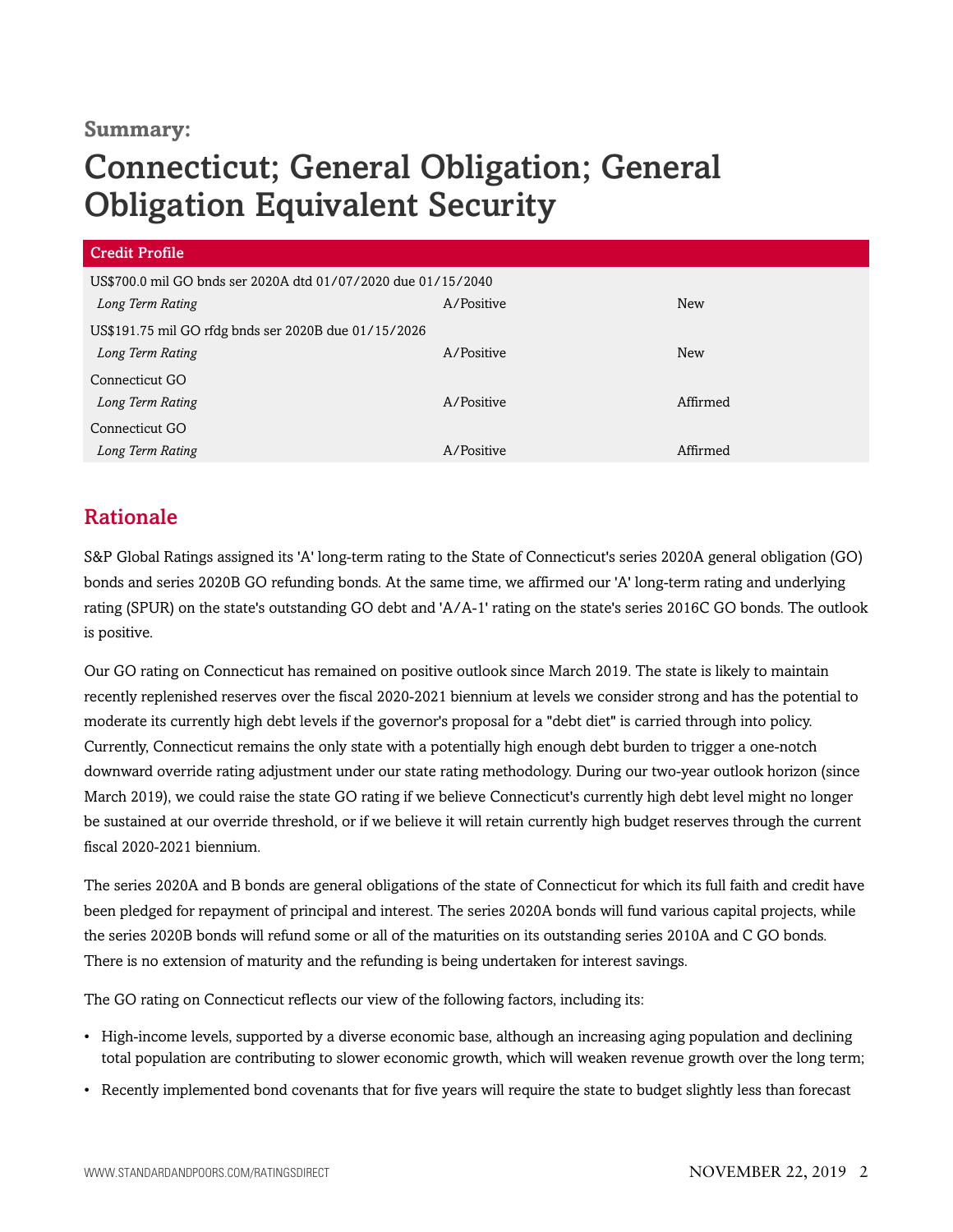revenue, limit GO debt issuance, and place income tax and passthrough entity tax receipts above the volatility cap into reserves;

- Increase in budget reserves from a low 1.1% of expenditures at fiscal year-end 2017, to a good 6.2% of expenditures in fiscal year-end 2018, and a projected 13.0% at fiscal year-end 2019; and
- Adequate operating liquidity, despite negative generally accepted accounting principles (GAAP) general fund balances.

However, offsetting factors include the state's high debt, high unfunded pension liabilities, and large unfunded other postemployment benefit (OPEB) liabilities, all of which create what we believe are significant and growing fixed-cost pressures that restrain Connecticut's budgetary flexibility, as evidenced by a four-month delay in enacting the fiscal 2018-2019 biennium budget. Connecticut had the second-highest combined debt, pension, and OPEB liabilities of all the states in fiscal 2017, as well as individually the highest tax-backed debt-to-gross state product (GSP). It is the only state that has triggered a one-notch rating override reduction in our state rating model due to high debt.

High fixed costs, which could pose a major impediment to solving future budget gaps in the event of a recession--combined debt service, pension, OPEB, Medicaid, and other entitlement costs made up 49% of Connecticut's fiscal 2019 budgeted expenditures. At the same time, the state has been funding full annual actuarially determined contributions to its retirement systems and is partially prefunding an OPEB trust fund, helping hold down the pace of projected cost increases.

#### Fiscal 2020 budget projections

Consensus revenue forecast estimates related in November show the state down \$85 million, largely reflecting an increase in the state's refund of taxes line of \$100 million. This is likely a result of tax policy changes as a result of the new Pass-Through Entity Tax. However, due to the state adopting budgeted revenues at 99.5% of estimates, adopting a budgeted surplus, among other measures, the state's ending balance is estimated to remain positive by about \$300 million. The state will release new consensus revenue estimates again in January and April 2020.

The state's rainy day reserve is very strong and expected to grow at the end of the year based on current estimates. However, there is some risk for the state to draw on these reserves either through transferring funds to other uses, like capital spending or paying down unfunded pension liabilities. S&P Global Ratings projects the risk of recession as 30%-35% over the next 12 months, more than double from a year ago. In our opinion, the state's concentration in financial services activities makes it more susceptible to revenue volatility during an economic downturn. Its ability to maintain strong balances would likely insulate it from personal income tax volatility during a downturn.

#### Plans for future debt financing are a key rating driver

In our opinion, Connecticut's debt burden is high by all measures when compared with those of state peers, in part reflecting debt issued for education and other programs that in other states might be handled at the local level of government.

The state's transportation infrastructure program is planned to remedy perceived underinvestment over previous years. Recently, the governor proposed CT2030, a plan that calls for a \$21.1 billion investment over the next 10 years. Projects are primarily split between \$14.2 billion for roads and bridges and \$7.1 billion in public transit systems. While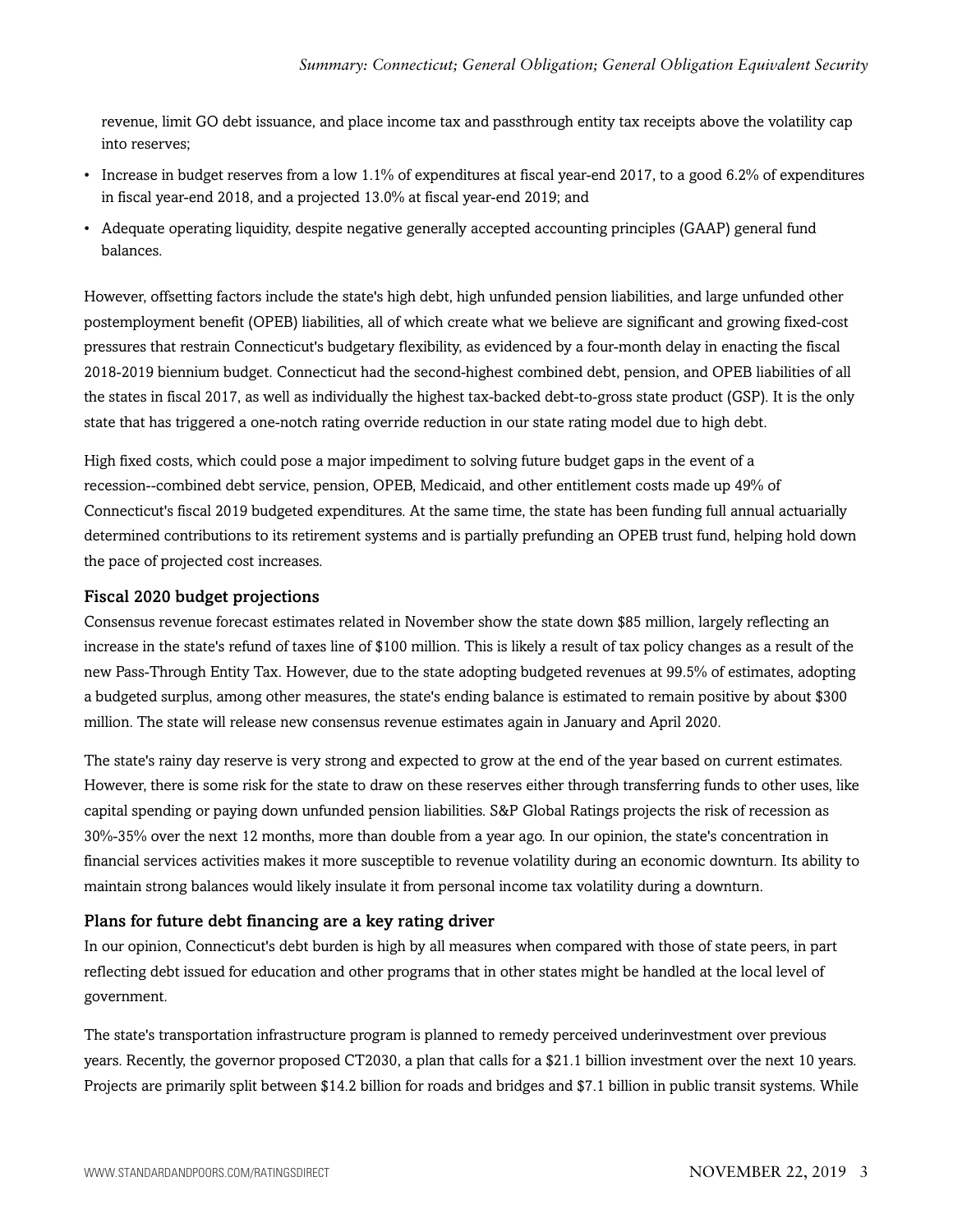the plan calls for continued Special Transportation Fund bonding, albeit at a reduced level than prior years, it also relies on new toll revenues from cars and trucks. Debate around tolls in the state has been contentious with differing plans put forward, including an option to continue without tolling in the state. Legislative action is required for imposing in-state tolls.

The governor has proposed a debt diet that would reduce annual GO authorizations by approximately \$1 billion annually over the current biennium compared to prior years. However, the legislature has not yet passed a bonding bill for the biennium and authorized amounts will likely be higher than those proposed by the governor and contained in the current bill. The state may also consider additional bonding for its transportation infrastructure program whether or not tolls are approved as part of the financing plan. In our opinion, the state's debt burden is likely to remain high and consistent with a one-notch downward override rating adjustment under our state rating methodology.

Based on the analytic factors we evaluate for states, on a scale of '1.0' (strongest) to '4.0' (weakest), we have assigned a composite score of '2.2' to Connecticut, an anchor or 'AA-' rating. However, we also calculate that a majority of Connecticut's debt ratios in our state scoring criteria may lie more than one-third above the level necessary to score a '4', which triggers a one-notch rating override under our state scoring criteria. We are further using our discretionary ability to rate one notch below the anchor rating and overriding factors to maintain our 'A' rating due to our view of the state's high fixed-cost burden and lagging economic growth compared to peers.

<span id="page-3-0"></span>For more information, see our full analysis on Connecticut, published March 19, 2019, on RatingsDirect.

### **Outlook**

Our positive outlook reflects the likelihood that Connecticut will maintain recently replenished reserves at what we view as strong levels, and that the state's high debt levels could moderate if the governor's proposal for a new debt diet is carried through into policy. There is a one-in-three-chance we may raise the rating over the next year.

The adopted 2020-2021 biennium budget projects the state will further increase its reserve levels and maintain them at strong levels absent an economic downturn or agreement on use of the reserve balance by three-fifths of the legislature and approval of the governor. The state's high debt burden remains a credit concern. If it adopts a plan to fund future tax-backed capital needs at debt levels significantly lower than prior years and we expect this level of future borrowing will be maintained and result in a lower overall state burden, we may raise our rating. However, if there is no progress on reducing the debt burden or if currently strong reserves are diverted for other uses and lowered to levels we no longer consider strong, we may revise the outlook to stable.

| Ratings Detail (As Of November 22, 2019) |                  |          |
|------------------------------------------|------------------|----------|
| Connecticut taxable GO (AGM) (SEC MKT)   |                  |          |
| <b>Unenhanced Rating</b>                 | A(SPUR)/Positive | Affirmed |
| Connecticut GO                           |                  |          |
| Long Term Rating                         | A/Positive       | Affirmed |
| Connecticut GO                           |                  |          |
| Long Term Rating                         | A/Positive       | Affirmed |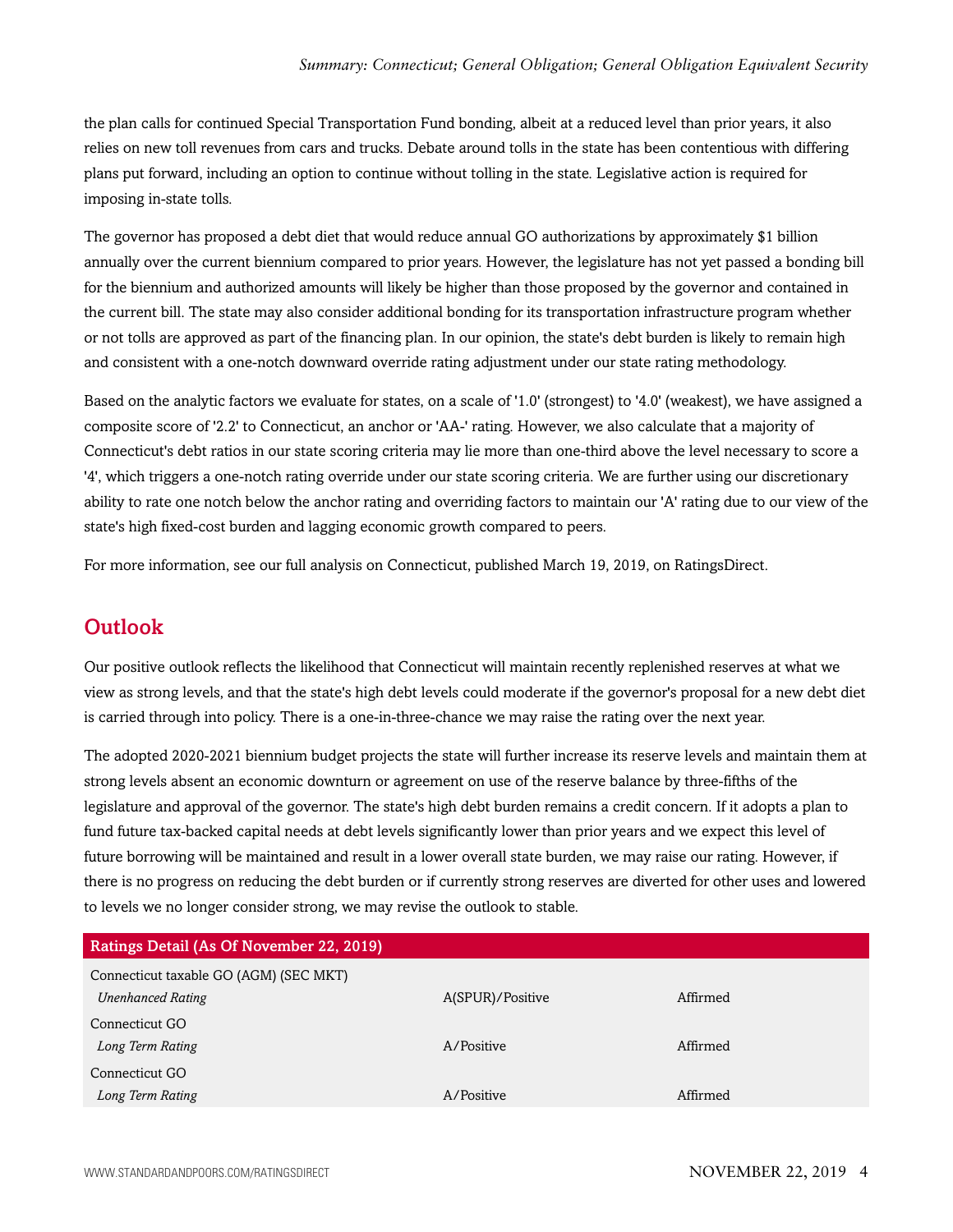| Ratings Detail (As Of November 22, 2019) (cont.) |                  |          |
|--------------------------------------------------|------------------|----------|
| Connecticut GO                                   |                  |          |
| Long Term Rating                                 | A/Positive       | Affirmed |
| Connecticut GO                                   |                  |          |
| Long Term Rating                                 | A/Positive       | Affirmed |
| Connecticut GO                                   |                  |          |
| Long Term Rating                                 | A/Positive       | Affirmed |
| Connecticut GO                                   |                  |          |
| Long Term Rating                                 | A/Positive       | Affirmed |
| Connecticut GO                                   |                  |          |
| Long Term Rating                                 | A/Positive       | Affirmed |
| Connecticut GO                                   |                  |          |
| Long Term Rating                                 | A/Positive       | Affirmed |
| Connecticut GO                                   |                  |          |
| Long Term Rating                                 | A/A-1/Positive   | Affirmed |
| Connecticut GO                                   |                  |          |
| Long Term Rating                                 | A/Positive       | Affirmed |
| Connecticut GO                                   |                  |          |
| <b>Unenhanced Rating</b>                         | A(SPUR)/Positive | Affirmed |
| Connecticut GO (AGM)                             |                  |          |
| <b>Unenhanced Rating</b>                         | A(SPUR)/Positive | Affirmed |
| Connecticut GO (AGM)                             |                  |          |
| <b>Unenhanced Rating</b>                         | A(SPUR)/Positive | Affirmed |
| Connecticut GO (AGM)                             |                  |          |
| <b>Unenhanced Rating</b>                         | A(SPUR)/Positive | Affirmed |
| Connecticut GO (AGM)                             |                  |          |
| <b>Unenhanced Rating</b>                         | A(SPUR)/Positive | Affirmed |
| Connecticut GO (AGM)                             |                  |          |
| <b>Unenhanced Rating</b>                         | A(SPUR)/Positive | Affirmed |
| Connecticut GO (AGM)                             |                  |          |
| <b>Unenhanced Rating</b>                         | A(SPUR)/Positive | Affirmed |
| Connecticut GO (AGM)                             |                  |          |
| <b>Unenhanced Rating</b>                         | A(SPUR)/Positive | Affirmed |
| Connecticut GO (AGM)                             |                  |          |
| <b>Unenhanced Rating</b>                         | A(SPUR)/Positive | Affirmed |
| Connecticut GO (AGM) (SECMKT)                    |                  |          |
| <b>Unenhanced Rating</b>                         | A(SPUR)/Positive | Affirmed |
| Connecticut GO (AGM) (SECMKT)                    |                  |          |
| <b>Unenhanced Rating</b>                         | A(SPUR)/Positive | Affirmed |
| Connecticut GO (AGM) (SECMKT)                    |                  |          |
| <b>Unenhanced Rating</b>                         | A(SPUR)/Positive | Affirmed |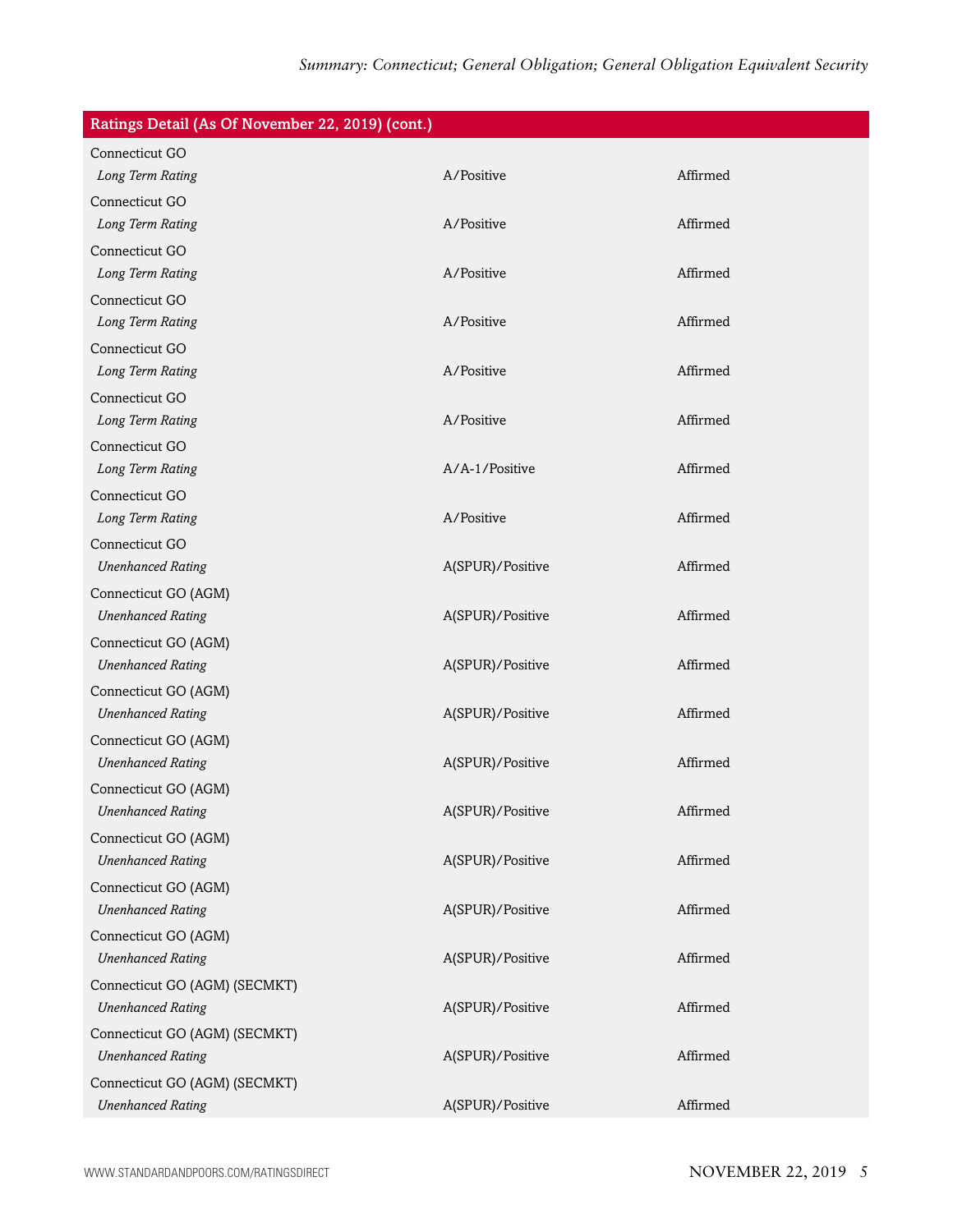| Ratings Detail (As Of November 22, 2019) (cont.) |                  |          |
|--------------------------------------------------|------------------|----------|
| Connecticut GO (AGM) (SECMKT)                    |                  |          |
| <b>Unenhanced Rating</b>                         | A(SPUR)/Positive | Affirmed |
| Connecticut GO (AGM) (SECMKT)                    |                  |          |
| <b>Unenhanced Rating</b>                         | A(SPUR)/Positive | Affirmed |
| Connecticut GO (AGM) (SEC MKT)                   |                  |          |
| <b>Unenhanced Rating</b>                         | A(SPUR)/Positive | Affirmed |
| Connecticut GO (AGM) (SEC MKT)                   |                  |          |
| <b>Unenhanced Rating</b>                         | A(SPUR)/Positive | Affirmed |
| Connecticut GO (AGM) (SEC MKT)                   |                  |          |
| <b>Unenhanced Rating</b>                         | A(SPUR)/Positive | Affirmed |
| Connecticut GO (AGM) (SEC MKT)                   |                  |          |
| <b>Unenhanced Rating</b>                         | A(SPUR)/Positive | Affirmed |
| Connecticut GO (AGM) (SEC MKT)                   |                  |          |
| <b>Unenhanced Rating</b>                         | A(SPUR)/Positive | Affirmed |
| Connecticut GO (AGM) (SEC MKT)                   |                  |          |
| <b>Unenhanced Rating</b>                         | A(SPUR)/Positive | Affirmed |
| Connecticut GO (BAM)                             |                  |          |
| <b>Unenhanced Rating</b>                         | A(SPUR)/Positive | Affirmed |
| Connecticut GO (BAM)                             |                  |          |
| <b>Unenhanced Rating</b>                         | A(SPUR)/Positive | Affirmed |
| Connecticut GO (BAM)                             |                  |          |
| <b>Unenhanced Rating</b>                         | A(SPUR)/Positive | Affirmed |
| Connecticut GO (BAM)                             |                  |          |
| <b>Unenhanced Rating</b>                         | A(SPUR)/Positive | Affirmed |
| Connecticut GO (BAM)                             |                  |          |
| <b>Unenhanced Rating</b>                         | A(SPUR)/Positive | Affirmed |
| Connecticut GO (BAM)                             |                  |          |
| <b>Unenhanced Rating</b>                         | A(SPUR)/Positive | Affirmed |
| Connecticut GO (BAM)                             |                  |          |
| <b>Unenhanced Rating</b>                         | A(SPUR)/Positive | Affirmed |
| Connecticut GO (BAM) (SECMKT)                    |                  |          |
| <b>Unenhanced Rating</b>                         | A(SPUR)/Positive | Affirmed |
| Connecticut GO (BAM) (SECMKT)                    |                  |          |
| <b>Unenhanced Rating</b>                         | A(SPUR)/Positive | Affirmed |
| Connecticut GO (BAM) (SECMKT)                    |                  |          |
| <b>Unenhanced Rating</b>                         | A(SPUR)/Positive | Affirmed |
| Connecticut GO (BAM) (SECMKT)                    |                  |          |
| <b>Unenhanced Rating</b>                         | A(SPUR)/Positive | Affirmed |
| Connecticut GO (BAM) (SECMKT)                    |                  |          |
| <b>Unenhanced Rating</b>                         | A(SPUR)/Positive | Affirmed |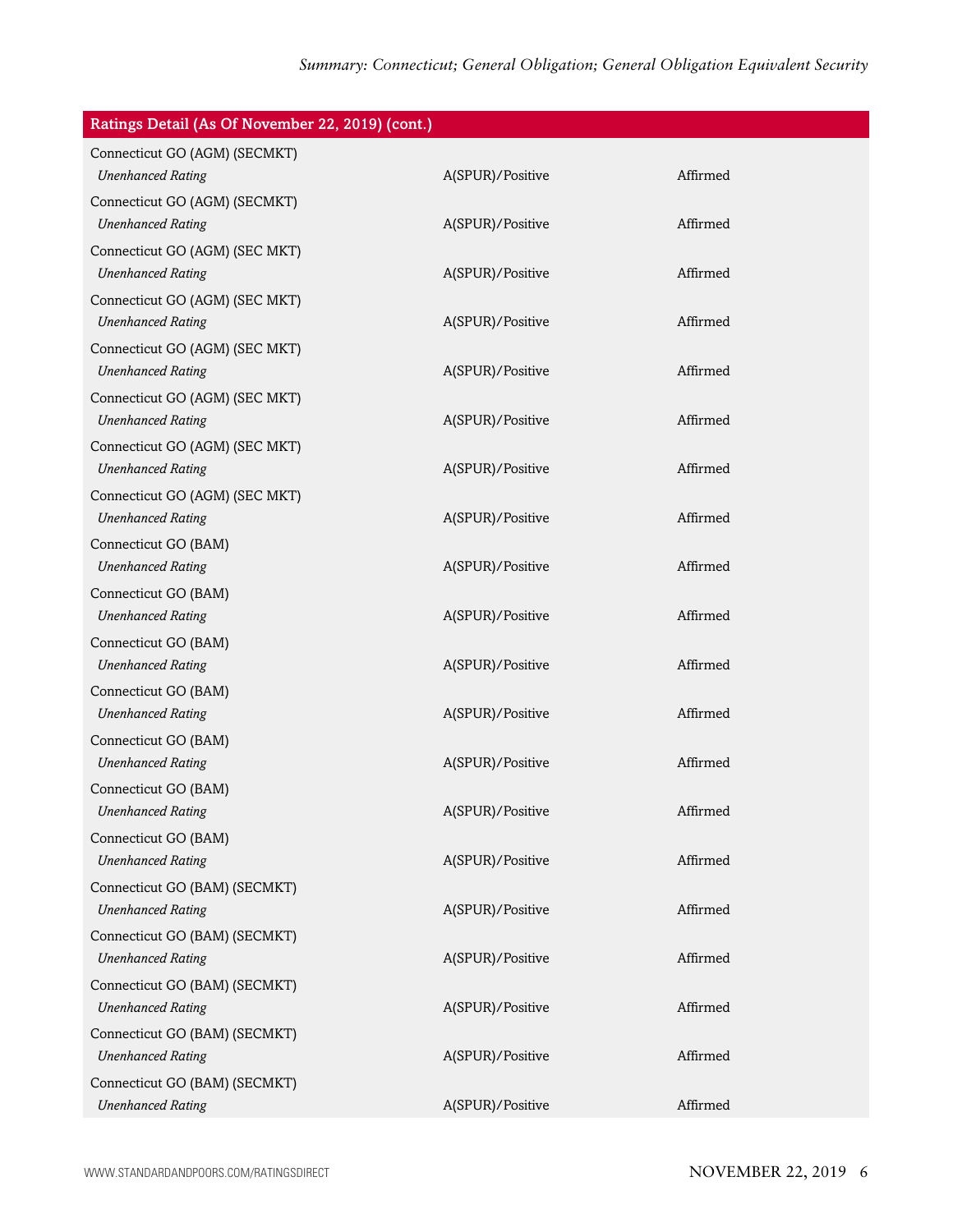| Ratings Detail (As Of November 22, 2019) (cont.)          |                  |          |
|-----------------------------------------------------------|------------------|----------|
| Connecticut GO (BAM) (SECMKT)                             |                  |          |
| <b>Unenhanced Rating</b>                                  | A(SPUR)/Positive | Affirmed |
| Connecticut GO (BAM) (SECMKT)                             |                  |          |
| <b>Unenhanced Rating</b>                                  | A(SPUR)/Positive | Affirmed |
| Connecticut GO (BAM) (SECMKT)                             |                  |          |
| <b>Unenhanced Rating</b>                                  | A(SPUR)/Positive | Affirmed |
| Connecticut GO (BAM) (SECMKT)                             |                  |          |
| <b>Unenhanced Rating</b>                                  | A(SPUR)/Positive | Affirmed |
| Connecticut GO (BAM) (SECMKT)                             |                  | Affirmed |
| <b>Unenhanced Rating</b>                                  | A(SPUR)/Positive |          |
| Connecticut GO (BAM) (SECMKT)<br><b>Unenhanced Rating</b> | A(SPUR)/Positive | Affirmed |
| Connecticut GO (BAM) (SECMKT)                             |                  |          |
| <b>Unenhanced Rating</b>                                  | A(SPUR)/Positive | Affirmed |
| Connecticut GO (BAM) (SECMKT)                             |                  |          |
| <b>Unenhanced Rating</b>                                  | A(SPUR)/Positive | Affirmed |
| Connecticut GO (BAM) (SECMKT)                             |                  |          |
| <b>Unenhanced Rating</b>                                  | A(SPUR)/Positive | Affirmed |
| Connecticut GO (BAM) (SECMKT)                             |                  |          |
| <b>Unenhanced Rating</b>                                  | A(SPUR)/Positive | Affirmed |
| Connecticut GO (BAM) (SECMKT)                             |                  |          |
| <b>Unenhanced Rating</b>                                  | A(SPUR)/Positive | Affirmed |
| Connecticut GO (BAM) (SECMKT)                             |                  |          |
| <b>Unenhanced Rating</b>                                  | A(SPUR)/Positive | Affirmed |
| Connecticut GO (BAM) (SECMKT)                             |                  |          |
| <b>Unenhanced Rating</b>                                  | A(SPUR)/Positive | Affirmed |
| Connecticut GO (BAM) (SECMKT)                             |                  |          |
| <b>Unenhanced Rating</b>                                  | A(SPUR)/Positive | Affirmed |
| Connecticut GO (BAM) (SECMKT)                             |                  |          |
| <b>Unenhanced Rating</b>                                  | A(SPUR)/Positive | Affirmed |
| Connecticut GO (BAM) (SECMKT)                             | A(SPUR)/Positive | Affirmed |
| <b>Unenhanced Rating</b>                                  |                  |          |
| Connecticut GO (BAM) (SECMKT)<br><b>Unenhanced Rating</b> | A(SPUR)/Positive | Affirmed |
| Connecticut GO (BAM) (SECMKT)                             |                  |          |
| <b>Unenhanced Rating</b>                                  | A(SPUR)/Positive | Affirmed |
| Connecticut GO (BAM) (SECMKT)                             |                  |          |
| <b>Unenhanced Rating</b>                                  | A(SPUR)/Positive | Affirmed |
| Connecticut GO (BAM) (SECMKT)                             |                  |          |
| <b>Unenhanced Rating</b>                                  | A(SPUR)/Positive | Affirmed |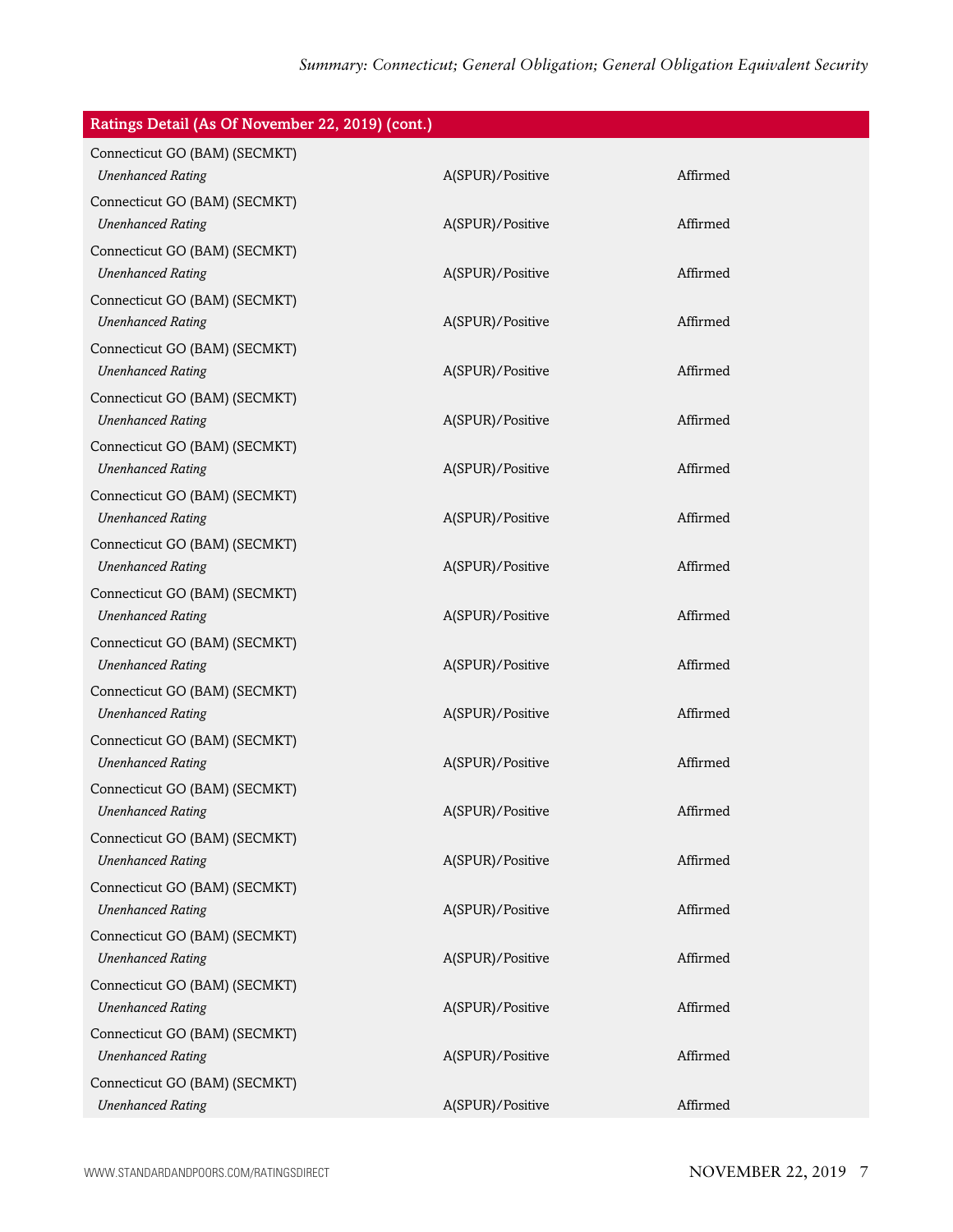| Ratings Detail (As Of November 22, 2019) (cont.)           |                  |          |
|------------------------------------------------------------|------------------|----------|
| Connecticut GO (BAM) (SECMKT)                              |                  |          |
| <b>Unenhanced Rating</b>                                   | A(SPUR)/Positive | Affirmed |
| Connecticut GO (BAM) (SECMKT)                              |                  |          |
| <b>Unenhanced Rating</b>                                   | A(SPUR)/Positive | Affirmed |
| Connecticut GO (BAM) (SECMKT)                              |                  |          |
| <b>Unenhanced Rating</b>                                   | A(SPUR)/Positive | Affirmed |
| Connecticut GO (BAM) (SECMKT)                              |                  |          |
| <b>Unenhanced Rating</b>                                   | A(SPUR)/Positive | Affirmed |
| Connecticut GO (BAM) (SEC MKT)                             |                  |          |
| <b>Unenhanced Rating</b>                                   | A(SPUR)/Positive | Affirmed |
| Connecticut GO (BAM) (SEC MKT)                             |                  |          |
| <b>Unenhanced Rating</b>                                   | A(SPUR)/Positive | Affirmed |
| Connecticut GO (BAM) (SEC MKT)                             |                  |          |
| <b>Unenhanced Rating</b>                                   | A(SPUR)/Positive | Affirmed |
| Connecticut GO (FGIC)                                      |                  |          |
| <b>Unenhanced Rating</b>                                   | A(SPUR)/Positive | Affirmed |
| <b>Connecticut GO</b>                                      |                  |          |
| <b>Unenhanced Rating</b>                                   | A(SPUR)/Positive | Affirmed |
| <b>Hartford GO</b>                                         |                  |          |
| <b>Unenhanced Rating</b>                                   | A(SPUR)/Positive | Affirmed |
| <b>Connecticut Hlth &amp; Educl Facs Auth, Connecticut</b> |                  |          |
| Connecticut                                                |                  |          |
| Connecticut Hlth & Educl Facs Auth (Connecticut) GOEQUIV   |                  |          |
| Long Term Rating                                           | A/Positive       | Affirmed |
| <b>Connecticut Innovations Incorporated, Connecticut</b>   |                  |          |
| Connecticut                                                |                  |          |
| <b>Connecticut Dev Auth (Connecticut) GO</b>               |                  |          |
| <b>Unenhanced Rating</b>                                   | A(SPUR)/Positive | Affirmed |
| Hartford, Connecticut                                      |                  |          |
| Connecticut                                                |                  |          |
| Connecticut GO (ASSURED GTY)                               |                  |          |
| <b>Unenhanced Rating</b>                                   | A(SPUR)/Positive | Affirmed |
| Many issues are enhanced by bond insurance.                |                  |          |

Certain terms used in this report, particularly certain adjectives used to express our view on rating relevant factors, have specific meanings ascribed to them in our criteria, and should therefore be read in conjunction with such criteria. Please see Ratings Criteria at www.standardandpoors.com for further information. Complete ratings information is available to subscribers of RatingsDirect at www.capitaliq.com. All ratings affected by this rating action can be found on S&P Global Ratings' public website at www.standardandpoors.com. Use the Ratings search box located in the left column.